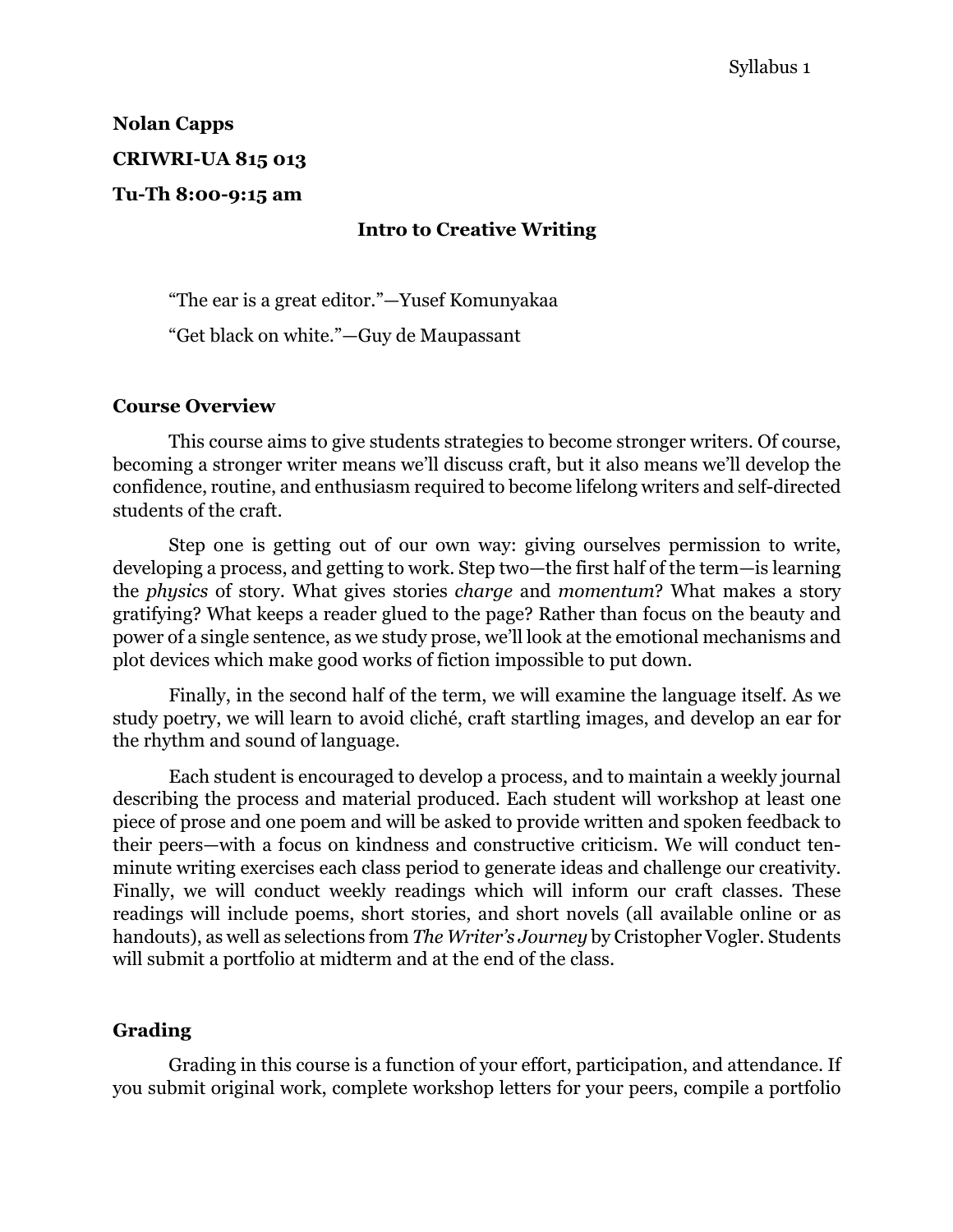in a timely manner, and participate in workshops and class discussions, you will make an A in this class. The quality of your writing *does not matter.* First drafts are *always*  flawed—and there's freedom in recognizing this and giving yourself permission to create flawed work. There is no expectation for you to write *perfect* stories or poems—if such things exist—but there is an expectation for you to set and achieve realistic writing goals, to produce and revise drafts, and to assist your peers in doing the same. That said, your grade includes:

| Workshop Submissions - 10% |     |
|----------------------------|-----|
| Participation –            | 15% |
| Midterm Portfolio –        | 15% |
| Attendance –               | 20% |
| Workshop Letters –         | 20% |
| Final Portfolio –          | 20% |

There will be an opportunity for a total of 5% extra credit in the form of Process Journals, for a possible final grade of 105%.

#### **Workshop Structure**

Writers should submit to workshop one week in advance. Because the nature of submissions can vary greatly, I'm reluctant to place hard restrictions on length. Just so you have some guideline, anything between five and fifteen pages of prose is fine, so long as it has a beginning, middle, and end. Three to five pages of poetry is also fine—think three short poems or one long poem. If you're working on something shorter or longer than these guidelines, discuss with the class beforehand, and we'll decide whether it's fair and acceptable.

Depending on the class size, we will workshop one to three students per workshop day. Each workshop session will last about twenty minutes, depending on the scope of the piece. I will begin by leading us in discussing the elements of the piece which work and excite us, and then we'll take a few minutes to discuss the elements which could be improved in revisions. During this time, the author will listen and take notes, and only speak if a specific question arises. At the end of the workshop, the author will have an opportunity to ask questions of the class.

While I ask the class to be kind, I also ask the authors to be gracious and receptive to criticism—it's not personal, it's workshop. If comments become personal or insulting, however, I will step in and redirect the discussion in a more positive direction. If a student persists, or if their comments are hateful, racist, sexist, or otherwise demeaning, I will invite the offending student to leave.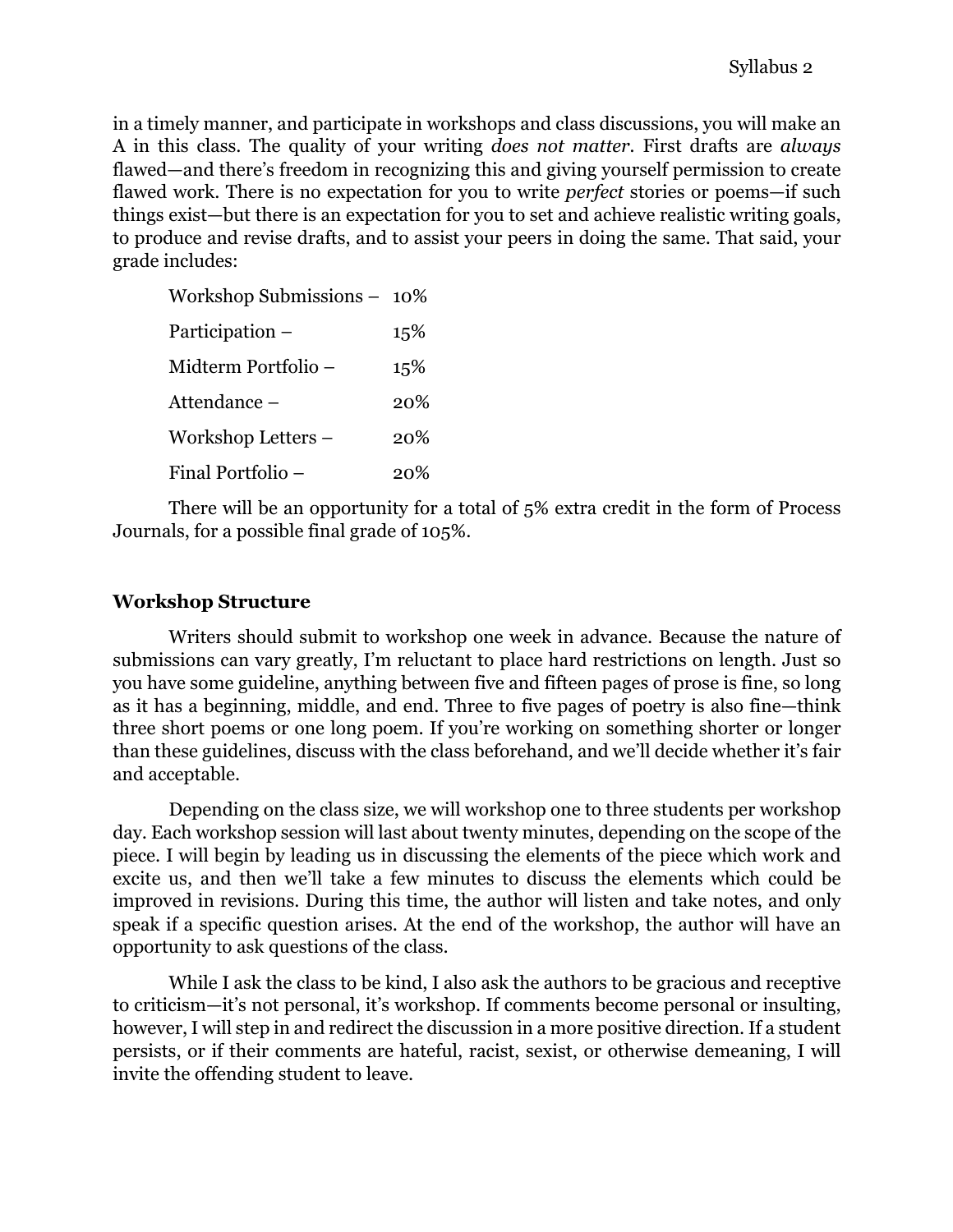Schedule note: while I've scheduled us four prose workshops and four poetry workshops, I know plans often go awry. Students *will* workshop at least once in prose, once in poetry, but our format and schedule are flexible and will adapt to the size and needs of the class and to any crises that emerge.

#### **The Workshop Letter**

The Workshop is an invaluable tool to a writer's development, but even the best workshop and the most well-meaning criticism can shake a writer's confidence (trust me). Therefore, the most important rule for all feedback, including the workshop letter, is BE KIND. When you provide criticism, make sure it's criticism the author can use ("I was bored," or "the piece wasn't to my taste," is unacceptable). And remember, you're trying to help the author realize *her* vision of the piece, not writing the piece for her. Email your letters to me and to the author before the beginning of the workshop.

An "A" workshop letter is 250-500 words long, includes a brief synopsis of the piece and the author's aims, and identifies at least three elements of the piece that are working, or better yet, exciting. Finally, include at least one question you have about the piece, OR something in the piece that was unclear, OR something which could be improved in revisions. Remember, be kind. Workshop is not a contest or a chance to prove your intelligence. It's a place for art and artists to grow.

Grading note: workshop letters count twice as much as your submissions both because you'll write more of them, and because they force you to develop a critical eye and ear. In truth, workshop letters aren't for the author of the piece—they're for *you.*

#### **Participation**

To receive a full 15% for participation, students must speak up every day in class. By speak up, I mean with a constructive comment or question during discussion or workshop. Absences will not affect your participation, unless attendance becomes a problem (three or more absences). If your participation grade is in danger, I will let you know before midterms, although I hope none of us have that problem.

#### **Portfolios**

I will collect portfolios twice per semester, on October 22 and December 10. The midterm portfolio, for 15% of your final grade, will contain at least:

- 1) One piece of prose
- 2) The compilation of our daily writing exercises
- 3) Process Journals, for extra credit

The final portfolio, for 20% of your final grade, will contain at least: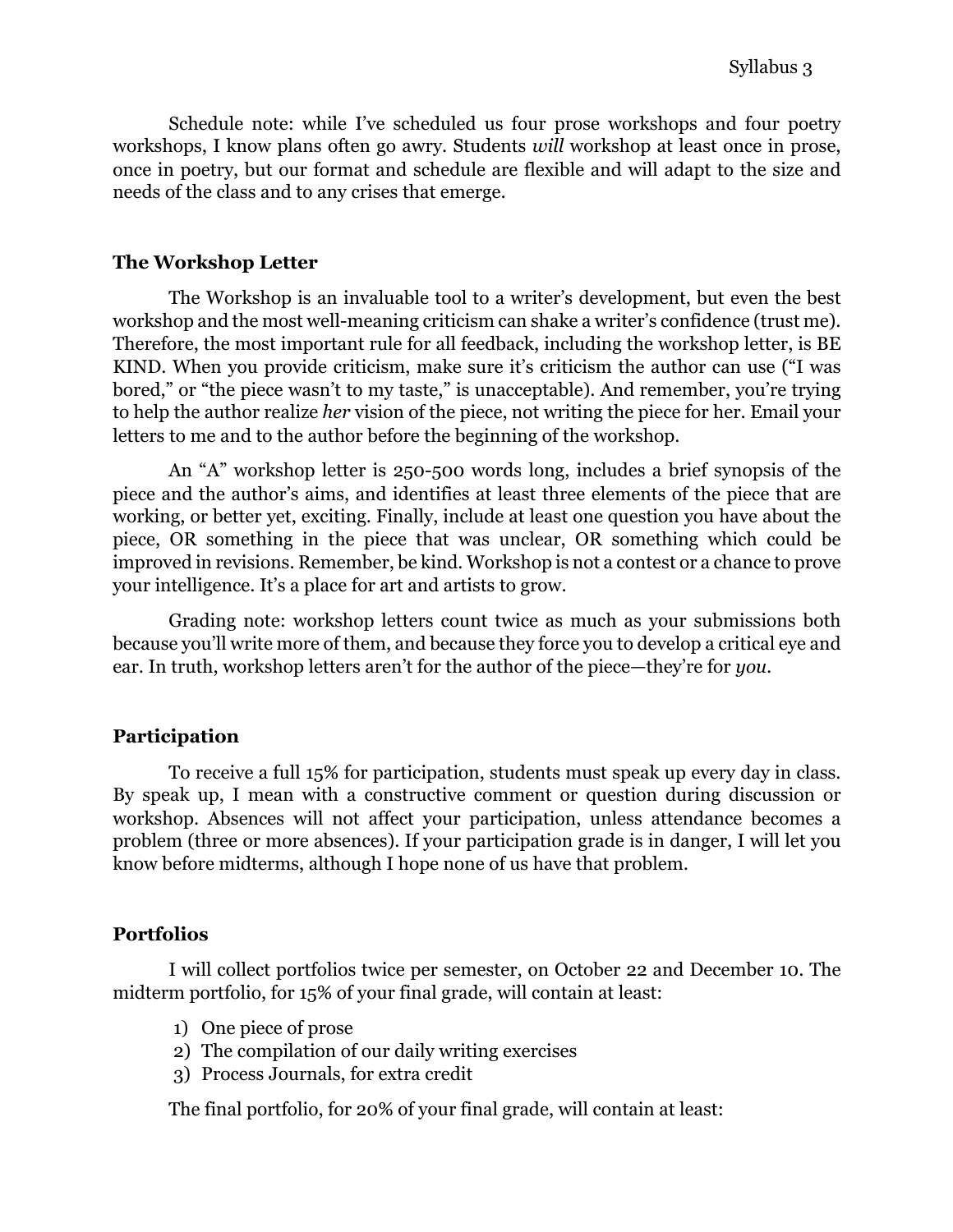- 1) Two drafts of a piece of prose (a first draft and a revision)
- 2) Three poems (at least one of these three must include a first draft and a revised draft)
- 3) The compilation of our daily writing exercises
- 4) Process Journals, for extra credit

Revision note: line-by-line editing is not revision. Rules of revision will be detailed in class and throughout the semester (because revision is where the magic happens).

#### **Process Journals**

A Process Journal, which I will discuss more in the second week of class, is a documentation of the writer's routine. These will be somewhat individual, as a writer is entitled to develop her own routine and process. But here is an example:

| Date     | Writing &      | Reading         | <b>Writing Time</b> | <b>Reading Time</b> | <b>Running Total</b> |
|----------|----------------|-----------------|---------------------|---------------------|----------------------|
|          | Word Count     |                 |                     |                     | (for July)           |
| 7.1.2020 | 800, rewriting | 3-Day Blow,     | 1 hour              | 1 hour              | 800 words, 2         |
|          | "submission"   | The Hobbit,     |                     |                     | hours                |
|          |                | Saunders        |                     |                     |                      |
|          |                | Essay           |                     |                     |                      |
| 7.2.2020 | 700, rewriting | Standard of     | 1 hour              | 15 minute           | 1500, 3 hr 15        |
|          | (699           | Living          |                     |                     |                      |
| 7.3.2020 | 250, rewriting | Sea Oak, Saint, | 30 minute           | 1 hour 15           | 1750, 5 hr           |
|          | (6)            | Finished        |                     |                     |                      |
|          |                | Wired for       |                     |                     |                      |
|          |                | Story           |                     |                     |                      |
| 7.4.2020 | No Writing,    | Finished        | $\Omega$            | 1 hour              | 1750, 6 hr           |
|          | Holiday        | Hobbit, Start   |                     |                     |                      |
|          |                | Days of         |                     |                     |                      |
|          |                | Abandonment     |                     |                     |                      |

At the end of each month, I use a page in my Process Journal to describe accomplishments I've made over the past month, difficulties I've faced in my writing life, lessons I've learned, and notes about good (and sometimes bad) books that I've read. A reflection page is also a good place to pat yourself on the back, to write down some encouragement for yourself. Writing is a brutal, confidence-shaking business—sometimes, the only person who will encourage you is yourself.

Please note that I do not expect you to write an hour a day for this class. But I do expect you to develop a routine—twenty to thirty minutes of writing four to five days a week, and about the same of reading, should be enough—and I encourage you to document this routine in a journal, which can take the form of your choosing. Students who do so and turn in complete Process Journals will receive 2.5% extra credit on their midterm portfolio, and the same amount on their final portfolio.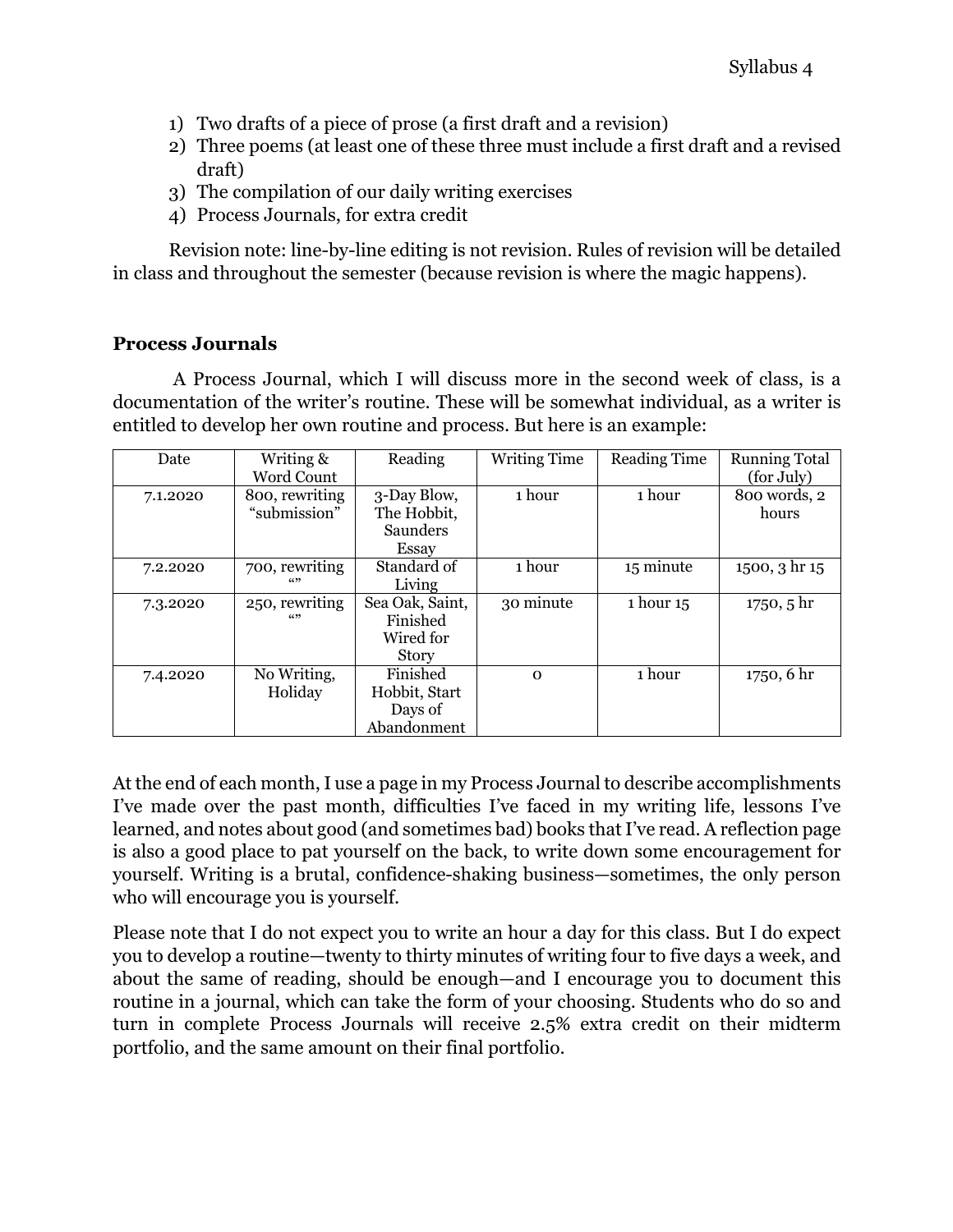#### **Attendance**

Attendance constitutes 20% of your grade. I expect you to be here. One unexcused absence is fine and won't count against you. But each subsequent absence costs 5%. Any student who misses five classes will meet with me to discuss either makeup assignments or being dropped from the class.

I also expect punctuality. Class starts at 8 am—however, we're imperfect people in an imperfect world. Any student who arrives within five minutes of the start of class will not be marked late. Three late appearances (more than five minutes) count as an absence. Any student who arrives more than fifteen minutes late will be counted absent for the day.

Again, I understand that life is full of crises. If you have a legitimate reason for tardiness or absence, talk to me. If attendance becomes a problem, we will schedule a meeting to discuss a solution. Please know that if we start the class together, I want us to finish together.

#### **Office Hours**

Office hours will be conducted through Zoom, and I have flexible availability Monday, Wednesday, and Saturday afternoons. I'd like every student to arrange to meet with me at least once over the semester, either to discuss the course directly, or for general writing or school-related questions. I am at your disposal.

#### **Plagiarism**

Writers can, and should, borrow heavily from their own lives and from other writers. But there is a difference between influence and plagiarism. I will not tolerate plagiarism in this class. Don't do it. If I catch you lifting passages from published works, or worse, from your peers, I will report you. Please read NYU's Academic Integrity Policy: https://www.nyu.edu/about/policies-guidelines-compliance/policiesandguidelines/academic-integrity-for-students-at-nyu.html

If you're struggling to meet a deadline or feeling overwhelmed, please talk to me. I'd much rather work out an extension than see you fail my class for cheating.

#### **Disability Disclosure Statement**

Academic accommodations are available to any student with a chronic, psychological, visual, mobility, learning disability, or who is deaf or hard of hearing. Students should please register with the Moses Center for Students with Disabilities at 212-998-4980 (address below):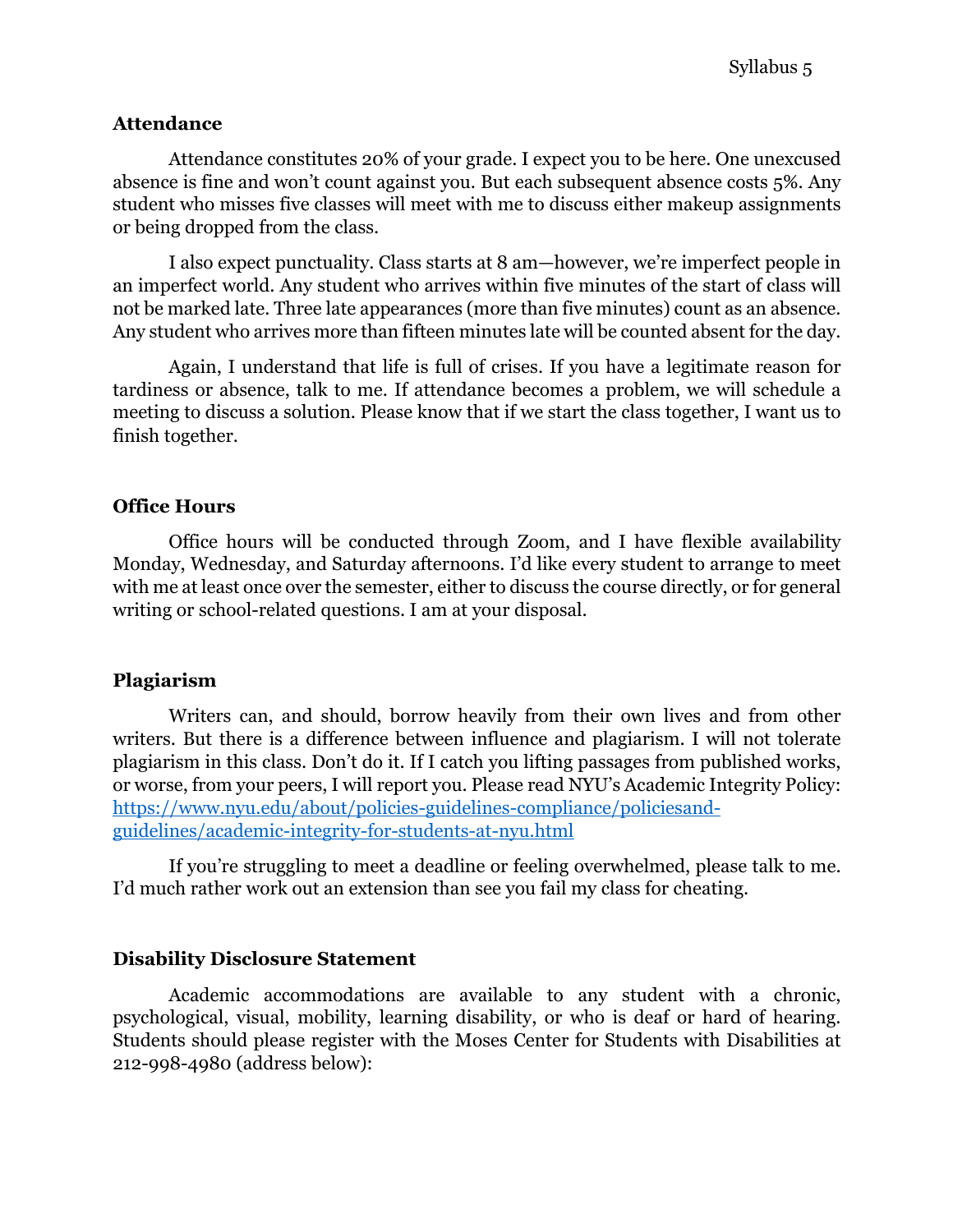NYU's Henry and Lucy Moses Center for Students with Disabilities 726 Broadway, 2nd Floor New York, NY 10003-6675 4

Telephone: 212-998-4980

Voice/TTY Fax: 212-995-4114

Web site: http://www.nyu.edu/csd

# **Student Wellness Policy**

Unless there is explicit evidence in workshop that the speaker of a work is the writer themselves, I assume the speaker is fictional. However, certain content relating to murder, depression, suicide, sexual assault, or severe mental distress, such as seems to be a possible cry for help, will prompt my attention. Please send an email putting this work in context before submitting work, especially for workshop, that may be interpreted as such. If you do feel you need someone to talk to at any point in the semester, please feel safe to reach out to me and I can guide you to the NYU Wellness Center.

## **Course Schedule**

#### **Week 1**

1) Thu 9.3: Introductions, syllabus and class expectations, begin reading *Phantom Tollbooth* by Norton Juster\*

## **Week 2**

2) Tue 9.8: Craft lesson: Confidence, Routine & Process, introduction to Process Journals, workshop groups assigned, continue reading *Phantom Tollbooth*

3) Thu 9.10: Craft lesson: Inner and Outer Problem in *Phantom Tollbooth.* Plus: What is a Scene? Begin reading "The Half-Skinned Steer" by Annie Proulx

## **Week 3**

4) Tue 9.15: Craft lesson: Ultimatum (or, The Ticking Clock) in "The Half-Skinned Steer." Begin reading *Coraline* by Neil Gaiman\*

5) Thu 9.17: Craft lesson: The Ordinary World and Special World in *Coraline.* Workshop group 1 submits. Read "Bluebeard"

## **Week 4**

6) Tue 9.22: Craft lesson: The Forbidden Door in "Bluebeard." Plus: What is A Set-Up?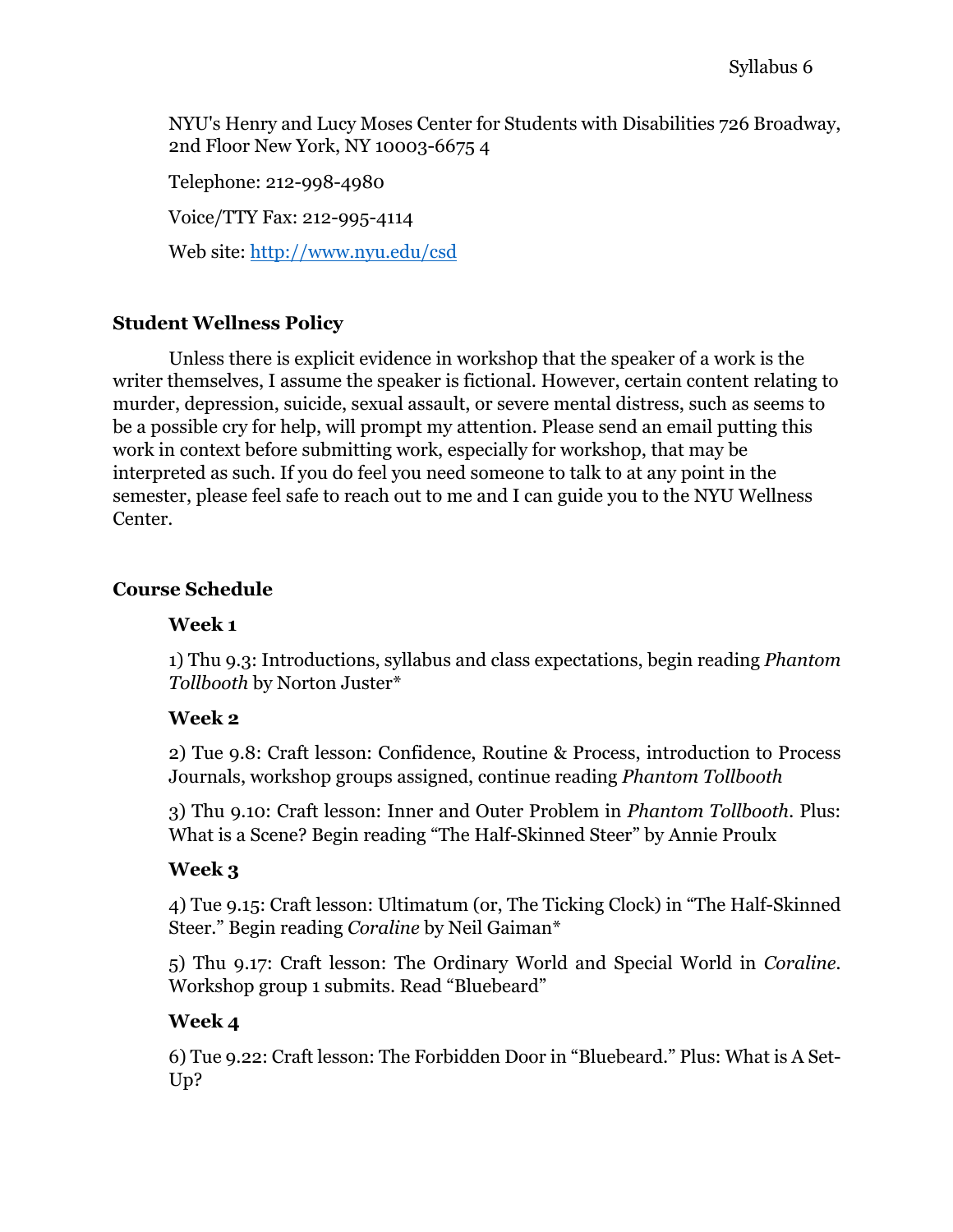7) Thu 9.24: Workshop group 1, group 2 submits. Read "The Jewish Hunter" by Lorrie Moore

# **Week 5**

8) Tue 9.29: Craft lesson: Scene and Transition in "The Jewish Hunter"

9) Thu 10.1: Workshop group 2, group 3 submits. Read "The Era" by Nana Kwame Adjei-Brenyah

#### **Week 6**

10) Tue 10.6: Craft lesson: Desire and Mission in "The Era." Plus: Worldbuilding with Voice.

11) Thu 10.8: Workshop group 3, group 4 submits, read "Drown" by Junot Diaz

## **Week 7**

12) Tue 10.13: Craft lesson: Reader Expectation in "Drown." Plus: Affect and Vulnerability

13) Thu 10.15: Workshop group 4, Read "The Pugilist at Rest" by Thom Jones

## **Week 8**

14) Tue 10.20: Final prose craft lesson: Literary Reference in "The Pugilist at Rest." Plus: The Sacred and the Profane. Attempt to write a "Bad Poem"

15) Thu 10.22: First poetry craft lesson: sharing "Bad Poetry," discussion of quality in poetry. Submit midterm portfolios. Read "What Work Is" by Phil Levine, and "Digging," by Seamus Heaney

## **Week 9**

16) Tue 10.27: Craft lesson: The Mundane in "What Work Is," and "Digging." Plus, Forms: Haiku and Image

17) Thu 10.29: Workshop group 1 submits poetry. Read "The Eve of St. Agnes" by John Keats

## **Week 10**

18) Tue 11.3: Craft lesson: The Sensory in "Eve of St. Agnes"

19) Thu 11.5: Workshop group 1, group 2 submits. Read selections from Terrance Hayes

## **Week 11**

20) Tue 11.10: Forms: Sonnet, Rhythm, and Meter